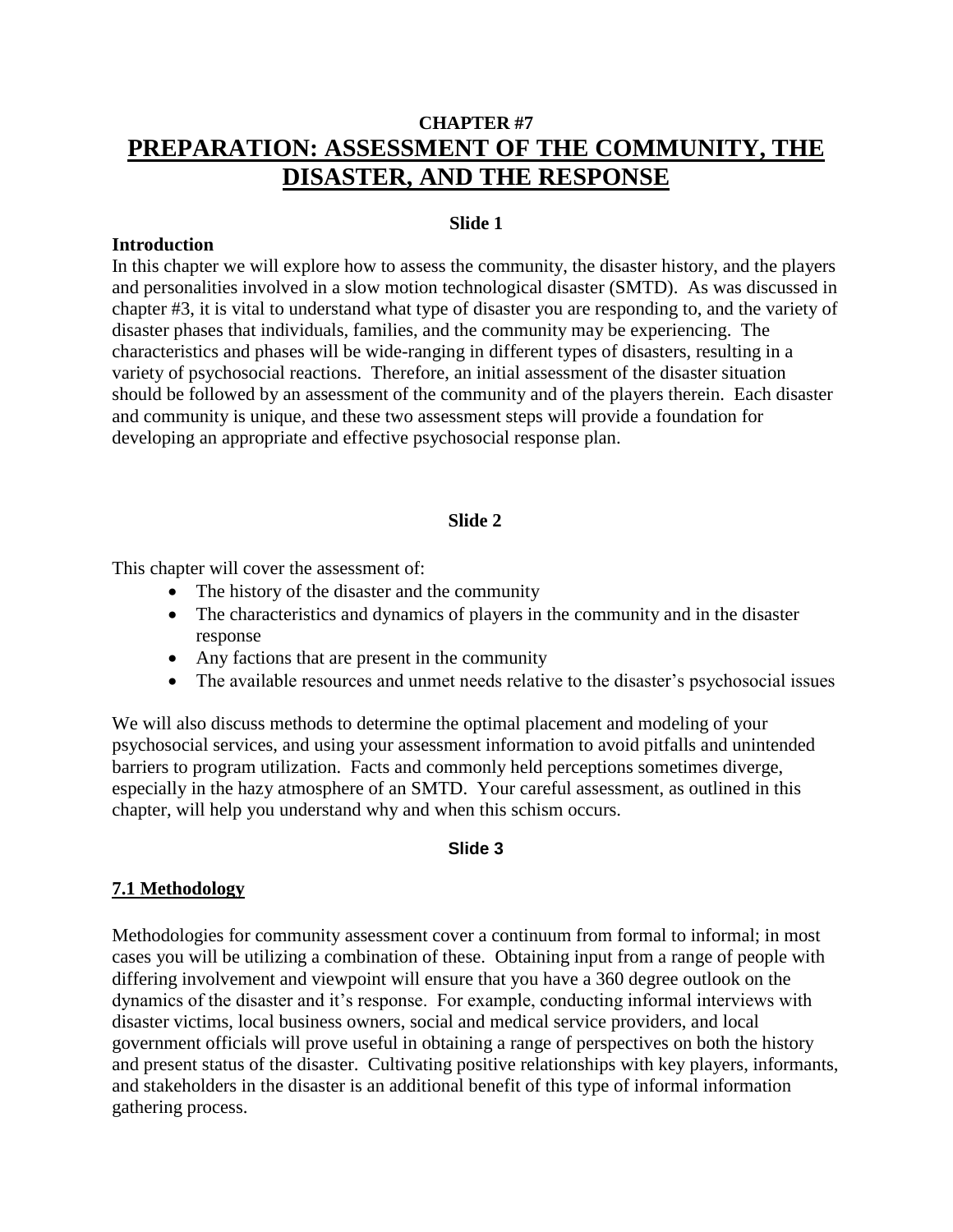In addition to interviews and informal meetings, surveys and questionnaires can also be useful tools in identifying people's knowledge base, opinions, areas of concern, and biases about the disaster and it's response. These too can be either quite informal, such as a brief questionnaire passed at a meeting, or formal, such as a comprehensive survey mailed county wide.

Information obtained from newspapers, census records, state health and welfare agencies, and county registration offices can paint an objective picture of the disaster's history and of the demographics of the population you will be working with. See the chart at the end of the chapter for a sampling of assessment target groups, methodologies, and questions.

# **7.2 Educate Yourself About the Health Impacts and History of the Disaster**

# **Slide 4 Slide 5**

# **7.21 Health Impacts**

It's the impact on human health that makes an SMTD a source of chronic stress on individuals and their communities. Understand that as an intervention worker, people will look to you for reliable information about the possible or actual health effects of the SMTD. Information that you will need to have, from the best authorities available, includes:

- The nature of the toxic substance
- The sources of information about the substance and its effects (studies, research, etc.)
- The symptoms and health effects
- The length of the latency period, if any
- The progression and outcomes of exposure linked diseases
- The degree of contagion or spread, if any
- How exposure related disease is screened for and/or diagnosed
- What popular misconceptions are held about all of the above that may vary from "expert" information?

# **7.22 History**

In responding to an SMTD, it is vital to educate yourself about the history of the community and the history of the disaster itself. Often there are multiple perspectives regarding the disaster, and it's essential to remain objective and open-minded throughout your assessment process. The person—or team—in charge of addressing the psychosocial needs of an SMTD should remain as neutral as possible so they can be of assistance to the largest possible number of groups and individuals.

# **7. 221 History of the Community**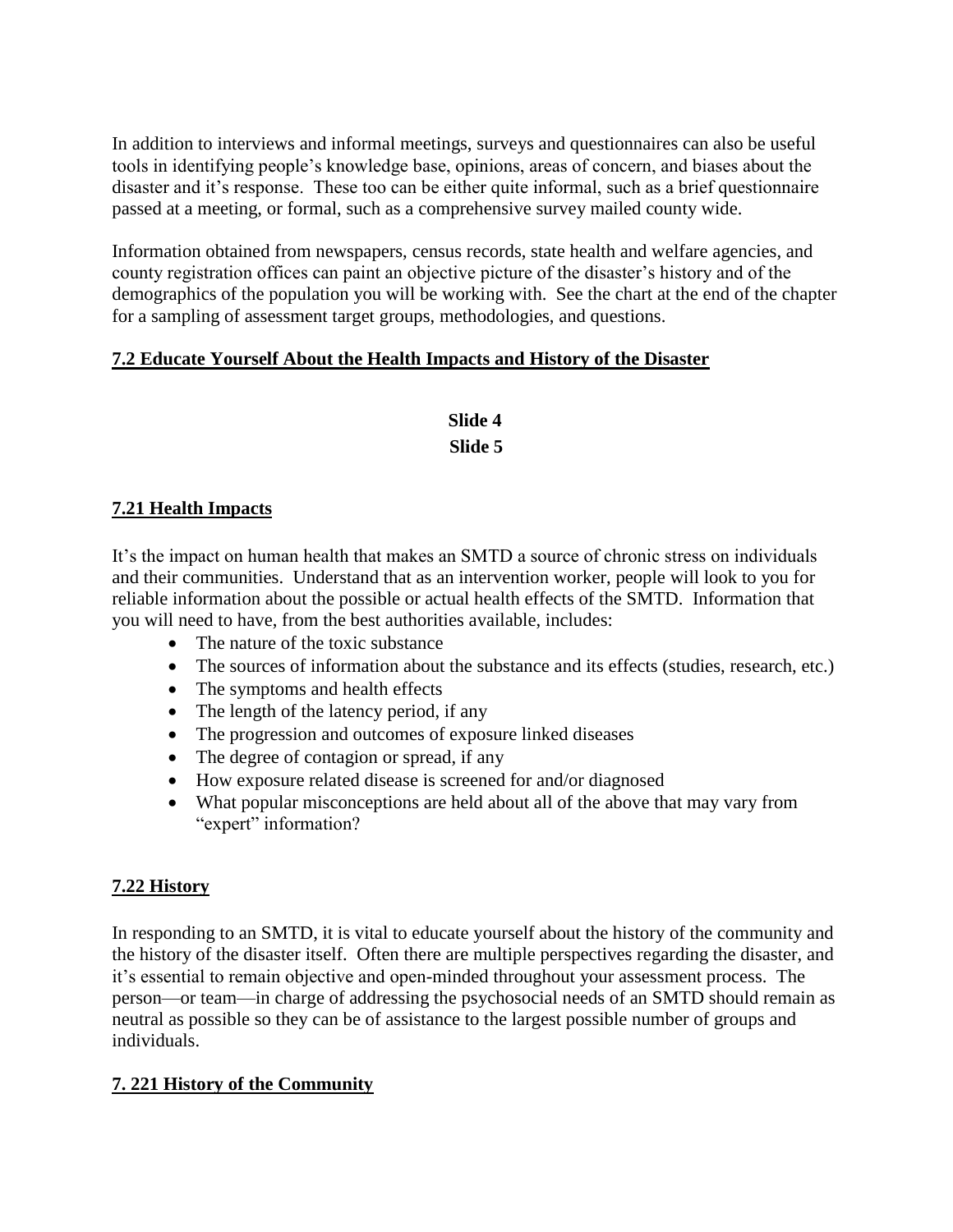Understand the history of the community and how this history has impacted and shaped the community dynamics and multiple perspectives. A good place to start is learning about the demographics of a community. This may include information and statistics about education and literacy levels; income levels; employment rates and traditional employment patterns; and distributions of varying ages, religions, ethnicities, and cultures. It is important to remember that understanding the culture of a community can also involve more subtle cultural and value based characteristics. A community may be predominately white, Anglo-Saxon, but still contain a range of cultural variety. Is it a conservative or liberal community? Are there dominant community wide values such as a reverence for nature, or a pronounced appreciation for hard work and self-reliance? Understanding these more subtle, value based characteristics will further assist you in understanding the community, enabling you to create an effective response plan.

In many rural communities, and even in some urban and suburban neighborhoods, there may be one or two principal employers playing a disproportionate role in the local economy and community. This can result in the development of strong loyalties to the company by individuals and families whose livelihood is dependent on the company. In addition, the community as a whole may develop a great loyalty to the company since many companies will donate and assist in the development of parks, ball fields, and other community nonprofit efforts. This "company town" loyalty can play a significant role in how a community responds when the company turns out to be a responsible party in a technological disaster (TD).

You will recall that all TDs contain an element of human causation, and therefore could potentially have been avoided. Consequently, when a TD strikes a community, some segments of the community may disbelieve that such an event could even occur, while others are immediately outraged. This leads to polarization within the community triggered by the release of information. The TD might strengthen divisions already present in the community—such as between blue- and white-collar workers—or cause new divisions between groups that were once united. Rumors, speculation and accusations may be mingled with the truth, leading to heightened feelings of betrayal and outrage, and exacerbating community divisions. Because of the complexity of uncertainties involved, such divisions will be further pronounced after an SMTD. The importance of understanding the community's history will be further discussed in section 7.4 of this chapter.

# **Slide 6 Slide 7 Slide 8**

Community history factors to consider:

- What are the demographic characteristics of the community?
- What were the community groups, and what were their relationships like prior to the disaster?
- Are there a lot of old timer family groups? or, Are there a lot of newcomers?
- How do those and other groups get along?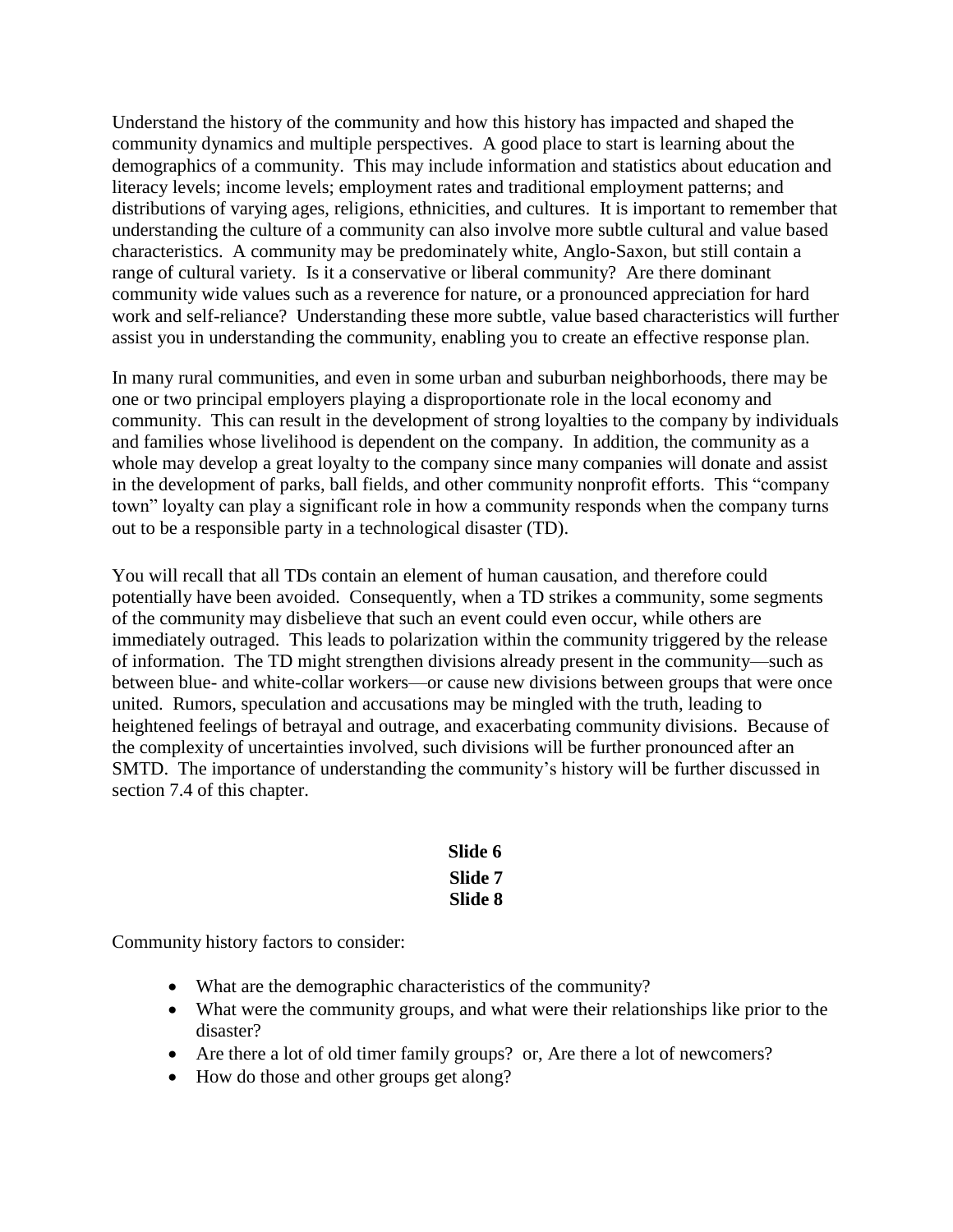- How would you characterize the community's economy? Stable? Boom/Bust? High Tech? Agricultural?
- What are the cultural, religious, and value based characteristics of this community?
- What was the responsible party's role in the larger community? Were they an integral part of the community? Did they contribute to local charities and causes?
- How did the community feel about and perceive the responsible party prior to the disaster?

#### **Slide 9**

#### **7.222 History of the Disaster**

It is important to also assess the history of the disaster itself. First, because "how it happened" can significantly impact and shape the psychosocial impacts and reactions that your response plan hopes to address. And, secondly, because having—and being a source of—accurate and reliable information is critical to a successful intervention. This is particularly essential in SMTDs because people are bewildered, suspicious, and confused from the outset, wondering who knew what and how the disaster might have been avoided. If a subset of the population has taken on the activist role in exposing the disaster, some community members may view them as troublemakers, while others may perceive them as heroes. It is necessary in educating yourself about the history of the disaster to understand the cultural and interrelationship history as thoroughly as the "fact history" of who, how, what, when, and how much. Identifying intervention target populations and other community segments will be further discussed in Chapter #8.

> **Slide 10 Slide 11 Slide 12**

Disaster history factors to consider include:

- How long has the SMTD been occurring?
- What actually happened? What do the agencies believe happened and what do other factions believe happened?
- How did it happen and who was responsible?
- What toxic substance(s) were involved, and what is known about them?
- Were any individuals or groups aware that the SMTD was occurring?
- Was anyone trying to get the issue exposed? And if so, for how long?
- Was anyone trying to hide the disaster or cover it up? For how long?
- How was the SMTD fully exposed or discovered?
- Who, if anyone, could have prevented or stopped it from occurring?
- What health impacts are suspected or established?
- Are there any community divisions, and if so, what types or what groups?
- What controversies and public perceptions relate to the above questions?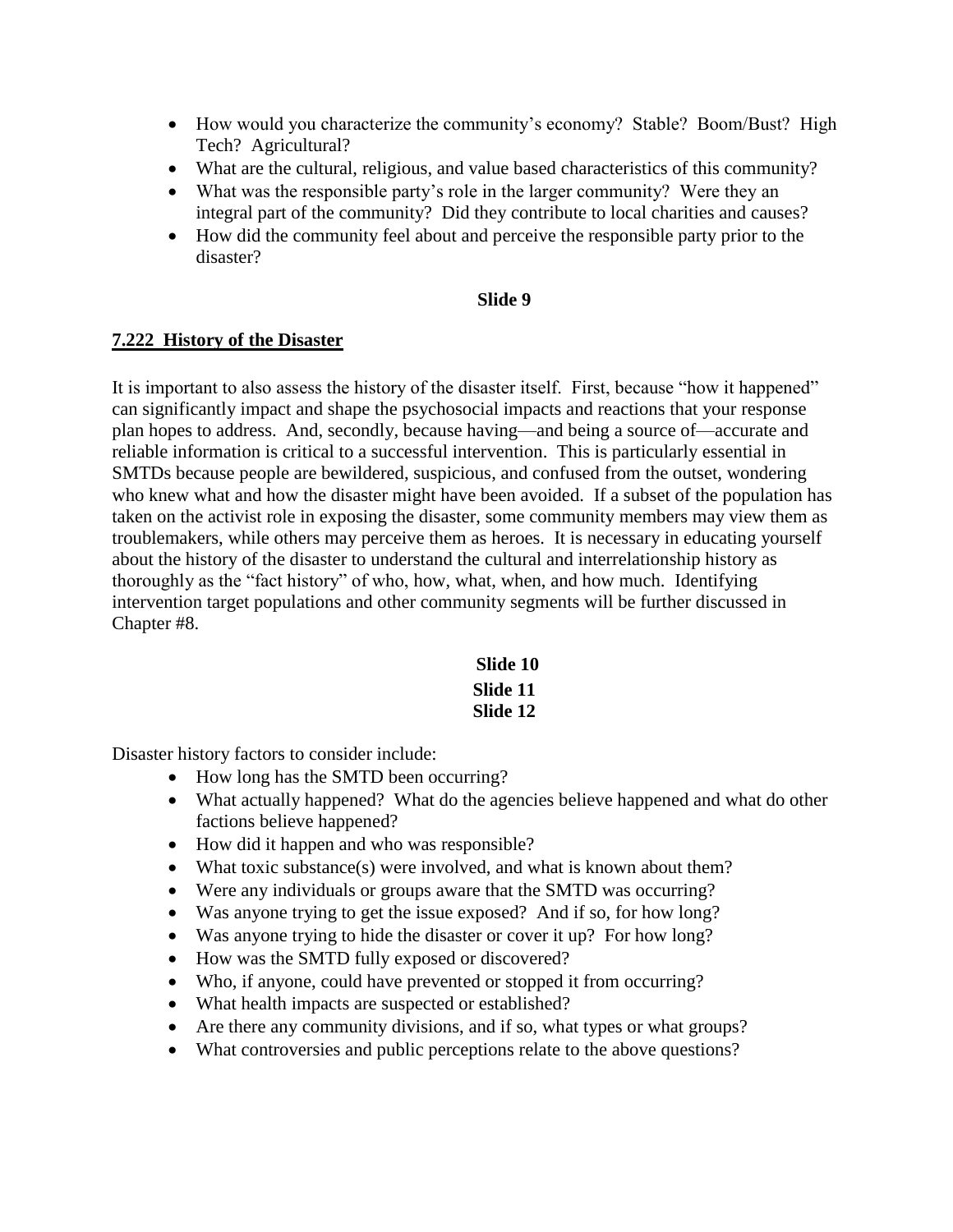#### **Slide 13**

### **7.3 Understand "Player" Dynamics**

In disaster response, many different groups, agencies, and organizations become involved in efforts to respond to the disaster. They may be either community based or outsiders, and may have differing agendas. Different players are likely to have their own internal and external relationship dynamics. Often new agencies and organizations will come to town to assist in the response, while new groups and coalitions may be emerging out of the existing systems in the community. This can be overwhelming and confusing for those impacted by the disaster, as everyone begins trying to define the disaster and determine what remedial actions to take.

#### **Slide 14**

#### **7.31 Key Bureaucratic Structures, Roles, and any Significant History**

When an SMTD is identified, the Environmental Protection Agency (EPA) and/or the Agency for Toxic Substances and Disease Registry (ATSDR) are likely to be the first outsiders on the scene, spearheading the disaster response. Other agencies, such as the federal or state Department of Public Health, or the State's Department of Environmental Quality (DEQ) may also rush—or be coaxed and cajoled—onto the scene. In any disaster, responders may be mandated, that is legislatively charged with taking action. Or there may be organizations or agencies that step up to the plate for a variety of reasons. Sometimes that "stepping up" may be motivated more by political gain than by compassion, a perception that a victimized community will find offensive. There may also be "non-players who should be players" who are perceived as shirking their duty to respond to the disaster.

#### **Slide 15**

Responders must be knowledgeable about which State and Federal agencies are involved, what their roles are, and what—if any—previous history they have related to the disaster. Considerations might include: was one of these agencies aware, at any point in history, that an exposure was occurring? In the past, did they get complaints from concerned citizens and do nothing about it? Is this their second time around because an incomplete job was done previously or the funding ran out? These past dynamics not only influence how the community receives these agencies, but they also influence potential psychosocial responses to the agencies and the disaster as a whole.

Other key players to consider may be local non-profit entities or governing bodies charged with, or volunteering to, assist in the disaster response. County governments, local hospitals, schools, churches, and other local grassroots organizations may become significantly involved in the disaster response. Understanding their roles, responsibilities, and their relationships with the other players will be necessary for disaster remediation efforts. Also, remember that these roles and relationships will not be static. A state of constant flux is normal in emergent response efforts.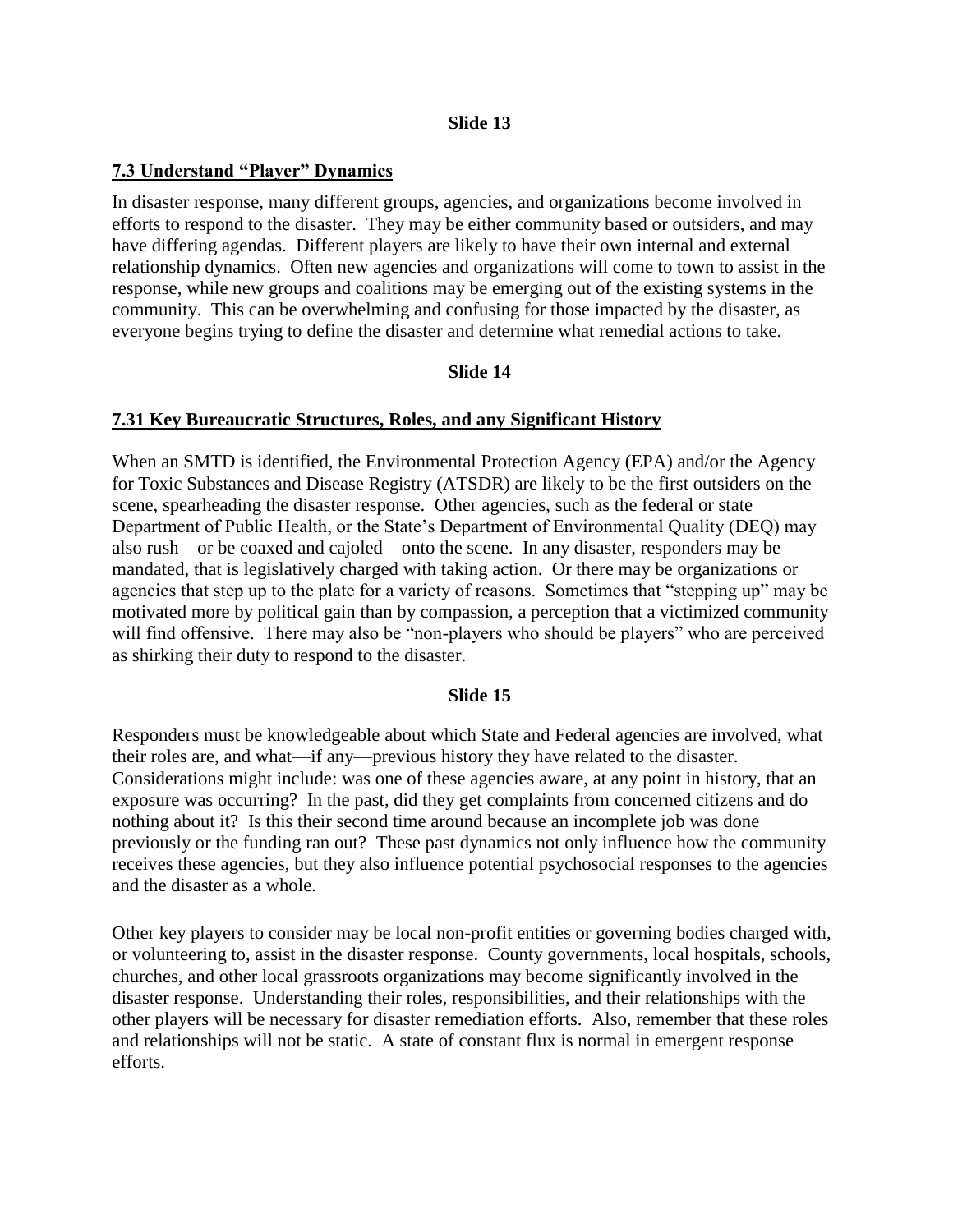In Libby, for example, one of the key players became the Center for Asbestos Related Diseases, or CÄRD Clinic. The CÄRD was established in the spring of 2000 by the local community hospital in order to provide a mechanism for responding to the results of an ATSDR screening protocol that eventually included over 7,000 individuals. Anticipating that quite a few of these people would receive letters advising that they receive a more extensive assessment of identified possible "lung abnormalities," the CÄRD was set up with a nurse and physician who could provide follow up assessments, diagnoses, health education, and referrals to specialized care. Over the course of the next three years, the mission of the clinic grew to also include ongoing follow-ups and long term health care for asbestos related disease (ARD), oversight and coordination of research efforts related to ARD, and the provision of psychosocial services. Thus, the CÄRD became the ideal site for holistically addressing the multiple issues that this SMTD has brought to the community of Libby.

If it has been demonstrated—or is widely believed—that the SMTD was blatantly or criminally caused by some company or industry, it is less likely that the responsible party will be one of the players in the disaster response effort. It is not uncommon for community members to feel betrayed and to express anger, usually proportionate to the degree to which they believe they were intentionally injured by the responsible party. Understanding the community's perspective, historically and currently, of the responsible party and understanding that party's dynamics and relationships with other key players is crucial.

# **7.32 Organizational Charts**

It can be very beneficial to create organizational charts, to define and illustrate the various players, their role in disaster response, their formal and operating structures, and their relationships to one another. This will help to minimize the confusion and frustration experienced by community members as they try to sort out the players and understand who can help them with their questions and concerns.

# **Slide 16**

# **7.33 Dynamics of the Response**

Responses to disasters generally follow a formal, established process. Agencies will have, or quickly create, response protocols that set parameters and establish order for their response efforts, following predetermined steps over time. In order to have a uniform response, policies and procedures are often concrete and rigid. This may compound the frustration of community members, who may not understand the established policies and procedures or be discouraged by a response slower than what they feel is needed.

Key agencies, such as the EPA, should set up community forums where they can disseminate and regularly update information to the public, and address any questions that community members might have. So named Community Advisory Groups (CAG) can also be used as a two way street, giving the community a chance to contribute, as well as receive, important information. In Libby, for example, the EPA actively solicited information from the public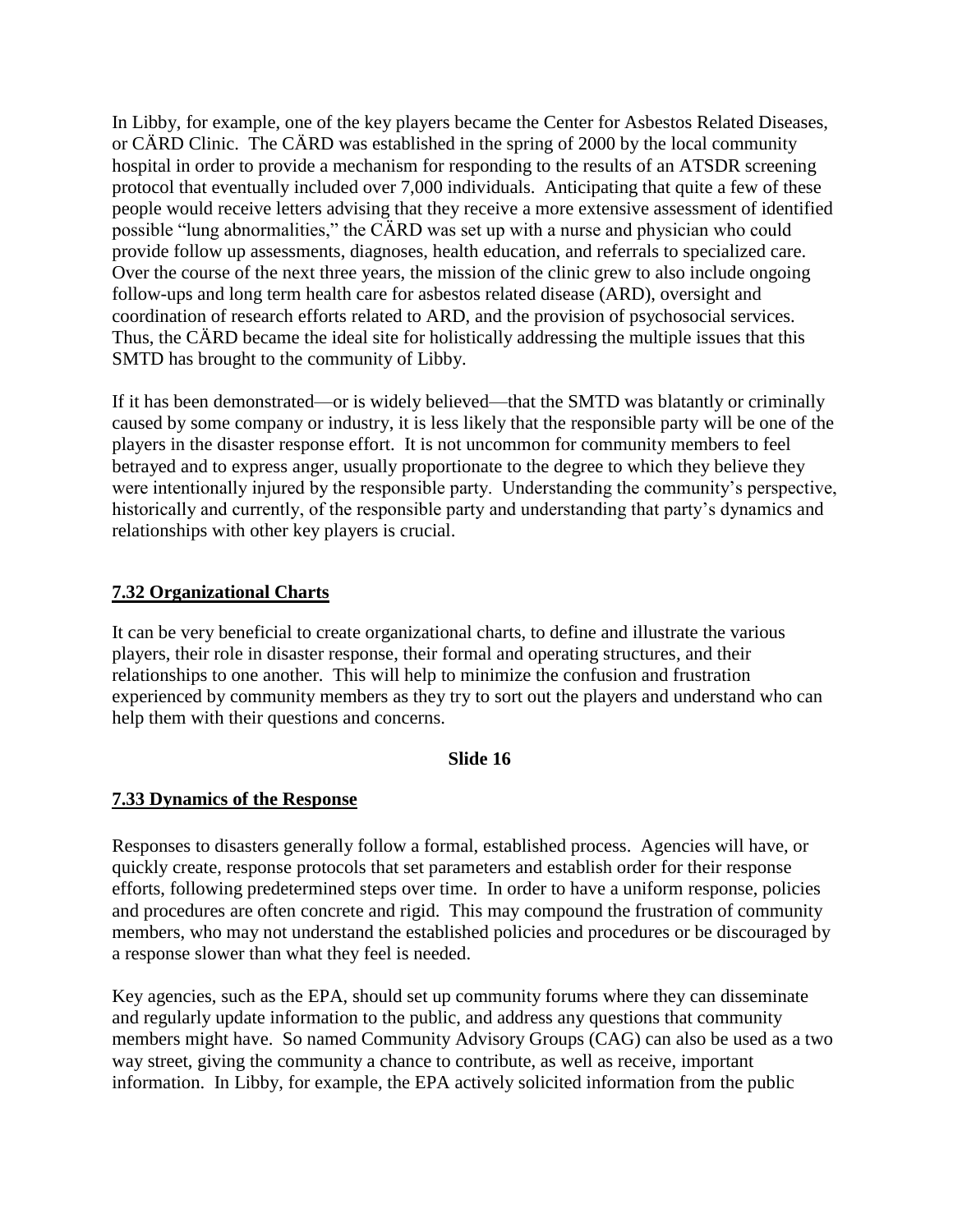about areas around the community that may have been contaminated with the asbestos laced vermiculite ore through announcements at the CAG meetings.

Assessing the range of player characteristics in the disaster response will reveal how the community perceives the players. This community perspective significantly affects the psychosocial impacts and reactions people may be confronting, and thus an effective response plan. Do they feel that they have some control or significant involvement in the disaster response? Do they have confidence that these "outside" agencies understand what is going on? Is there trust or mistrust of these agencies?

# **7.34 Characteristics of the Spokesman**

Agencies in charge of disaster response typically appoint one key individual who leads the response and is their public spokesperson. It is necessary to understand the characteristics of this spokesperson—and perhaps more importantly how he/she is perceived by the community—as they will greatly influence how the community receives the agency, and how the community psychologically responds to the remediation efforts.

A positive and effective spokesperson is essential. Important characteristics of the spokesperson include always telling the full truth, being honest when they don't know something and willing to try to find out, and showing their human side, that they actually do care and empathize with how difficult this must be for the community. If there is any negative disaster history related to the agency –for example, a previous cover up or failure to act— the spokesperson's ability to honestly acknowledge this without denial or minimization will be crucial to moving forward. This is just an introduction to some of the issues that surround an effective and dynamic spokesperson. There are more extensive materials available on this topic in the resources listed in Chapter #11.

#### **Slide 17**

# **7.35 The Role of the Media**

Media coverage and involvement plays a critical role in setting the mood of the community. As one of the main sources of *information*—which is the primary and ongoing stressor in SMTD (discussed in chapter #5)—the perspective of the media can have a huge impact on overall community reactions and player dynamics. Based on the way it represents various players and what it chooses to focus on and report, the media exerts tremendous influence over the community's viewpoint and psychological response. Whether in the form of feature stories, commentaries, or letters to the editor, these influential sources of information shape the perception of the community about the disaster and the players in the disaster response, becoming in their own right one of the players. Therefore, include the role of the media, relationships, and dynamics with other players in your assessments.

**Slide 18**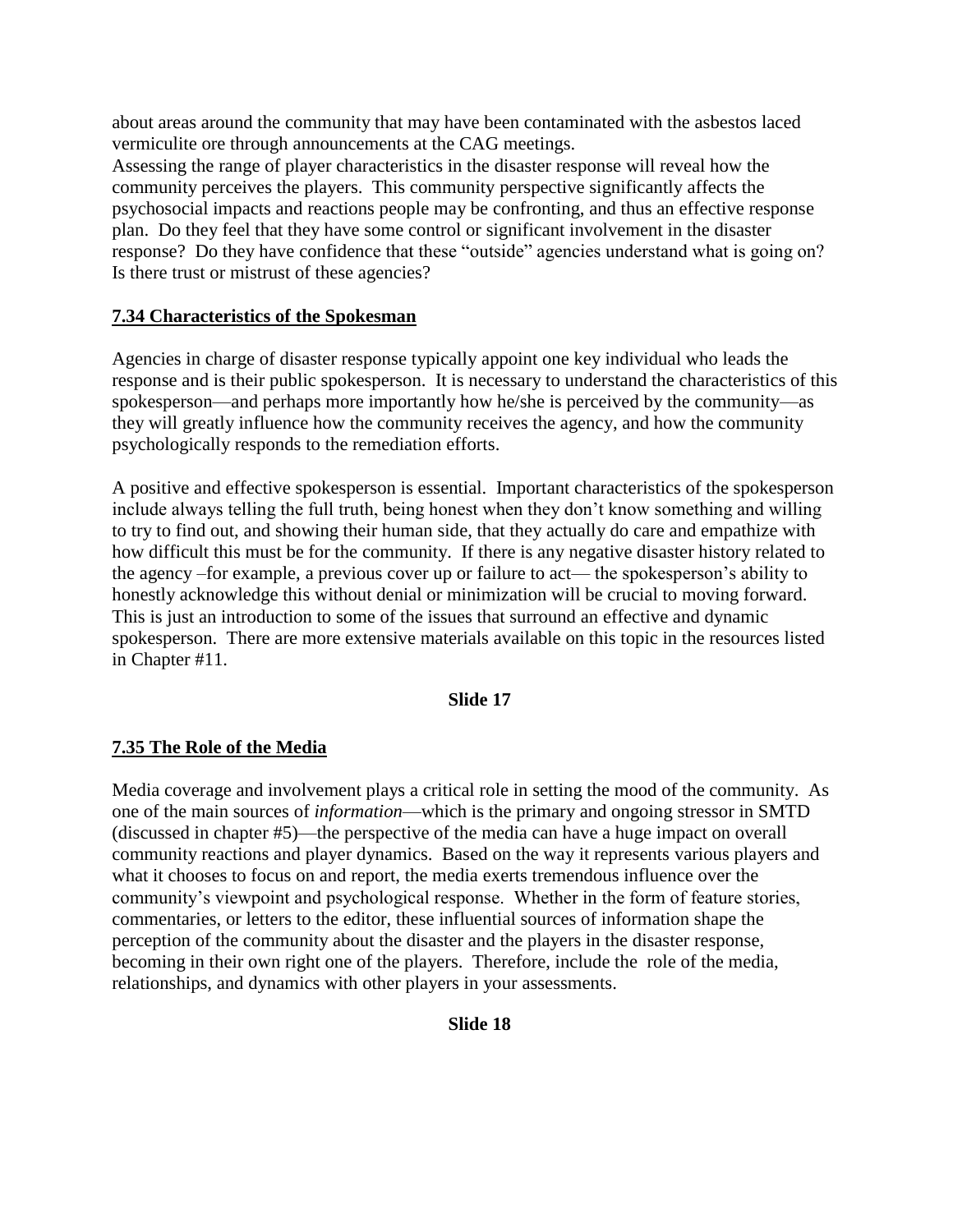# **7.4 Identify any factions**

As discussed above, and in more depth in chapter #3, the characteristics of an SMTD usually preclude the development of the therapeutic community typical of event-focused disasters. In contrast, because of the immense uncertainty and ambiguity surrounding the disaster, conflicting factions with differing perspectives and opinions often develop. The when, how, where, why, and ifs of an SMTD can be hotly debated, fanning the fires of conflicting factions. In developing a psychosocial remediation plan, it is important to identify and understand the perspectives of these factions, while adopting the most neutral position possible. Steering clear of faction politics will allow you to effectively assist a full range of people, and avoid alienating those from any particular group.

### **Slide 19**

# **7.41 Community**

Community factions often emerge out of sub-groups of the population having different perspectives about the disaster, how it should be defined, and if it does or does not need to be addressed. For example, in Libby, one of the first and most persistent divisions was between an activist group of families with personal knowledge of the lethality of the problem, and members of a business community already hard hit by mill closures and other economic downturns. Understanding community factions is grounded in educating yourself about the history of the disaster and the history of the community. If the community is small and close-knit, there may be additional divisions between or within certain families or groups based on past histories unrelated to the disaster. These preexisting historic divisions may have the intensity to carry through and impact how different groups respond to one another on any issues related to the disaster, or for that matter, any issue at all.

# **7.42 Inter-agency**

In addition, different agencies may have different protocols and criteria for defining the problem, different priorities and personalities, and may advocate for differing responses. These factors can potentially lead to inter-agency tensions and factions which make for a longer, more fragmented, and less efficient disaster response.

# **7.43 People Being Blamed**

If individuals, agencies, or business interests are being blamed for the disaster—or for not responding to the disaster appropriately—antagonism, mistrust, anger, and frustration can be directed at these entities. If, for example, a company is being blamed for the disaster, anyone who defends or associates with the company may be in one camp, while community members taking a stand against the company may be in the other camp. Company managers or employees who were not directly involved in the disaster may be in either camp, or caught in the crossfire between the two opposing factions. These types of divisions can emerge within families, workplaces, faith communities, and other segments of the community, creating a pervasive atmosphere of conflict, suspicion, and unrest. This is an important factor to assess when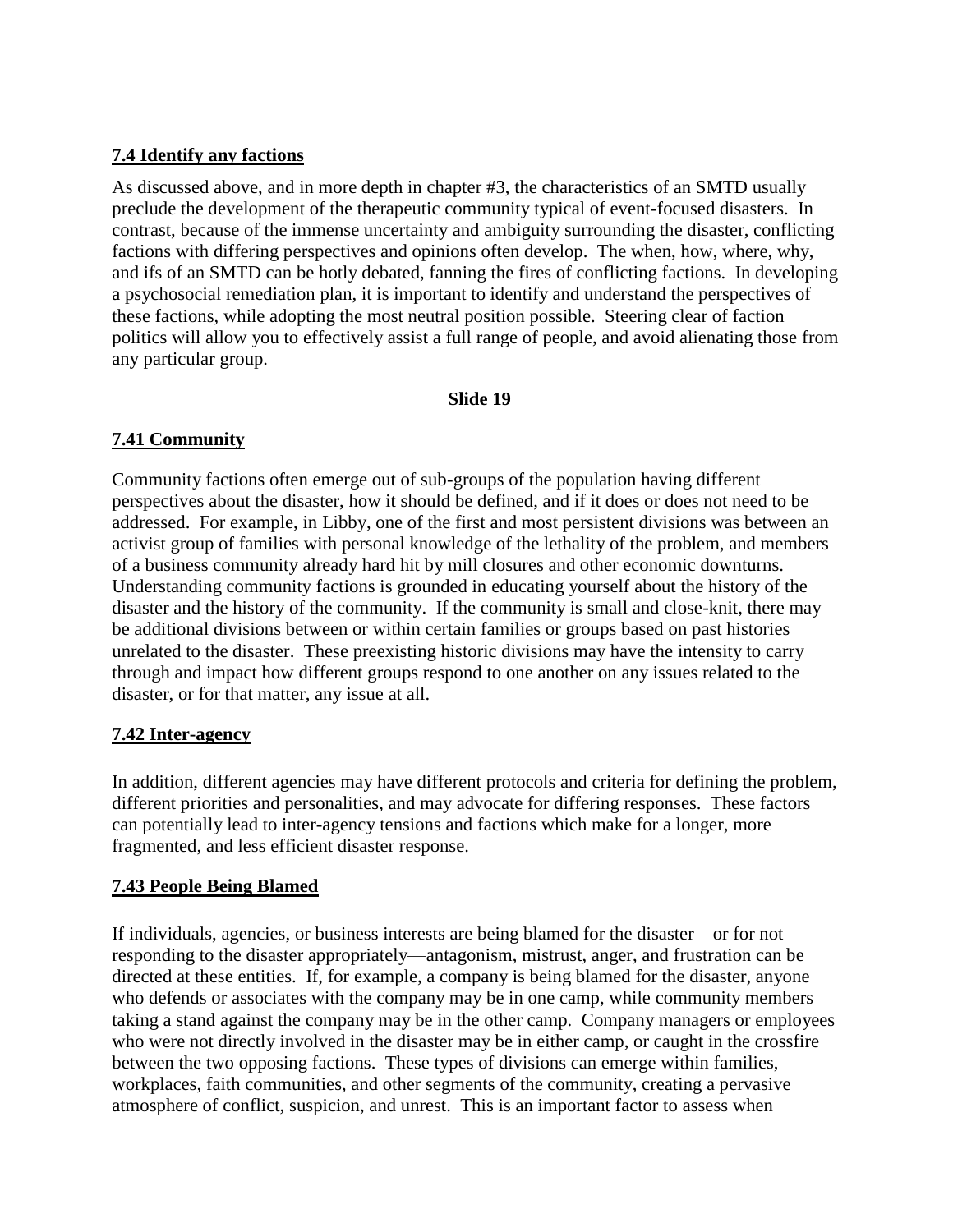considering the psychosocial impacts of the disaster, as people who previously have stood together through tough times find themselves on opposing sides of the issues.

# **Slide 20**

# **7.5 Assess Community Needs and Resources**

Once you have educated yourself about the history of the community and the disaster, and you understand the player dynamics and recognize any factions, the next step is to assess the community's psychosocial needs and resources related to the disaster so you can begin to develop an effective psychosocial remediation plan. As in any intervention, there will always be barriers and obstacles to overcome; these will be covered in chapter #10.

The psychosocial sphere of practice encompasses an individual's emotional, physical, spiritual, financial, environmental, and interpersonal worlds. Psychosocial needs relative to an SMTD can range from the need for emotional outlets, to stress management education, to such concrete needs as financial assistance and transportation to disaster related services. In Libby, an economically depressed community prior to 1999, many individuals found it easier to ask for help with emotional coping after we had assisted them in applying for a medical benefit plan that had been established, or after arranging for help with yard chores they could no longer manage. As in Maslow's hierarchy, meeting basic needs for food, shelter, and security came before the exploration of discovering growth and meaning within loss and grief. By addressing the largest practical realm of "needs," a more effective and positive intervention is possible.

# **Slide 21**

Assessing community needs:

- What psychosocial related education is needed for those impacted, the general public, and those assisting in the remedial efforts?
- What unmet needs do those impacted by the disaster have?
- What are the priority needs?
- What services need to be set up? (health or exposure screenings?)
- What will be needed to expand the existing structure's response capacity?
- What will it cost to meet the needs?
- What are the financial or other barriers to getting resources to those who need them?

# **Slide 22**

Assessing community resources:

- What financial and social resources are available to address basic needs?
- What resources are available to address mental health and spiritual needs?
- What formal –and informal— structures and networks are already established and serving social needs?
- Do the existing community resources have the practical capacity to address these increased needs?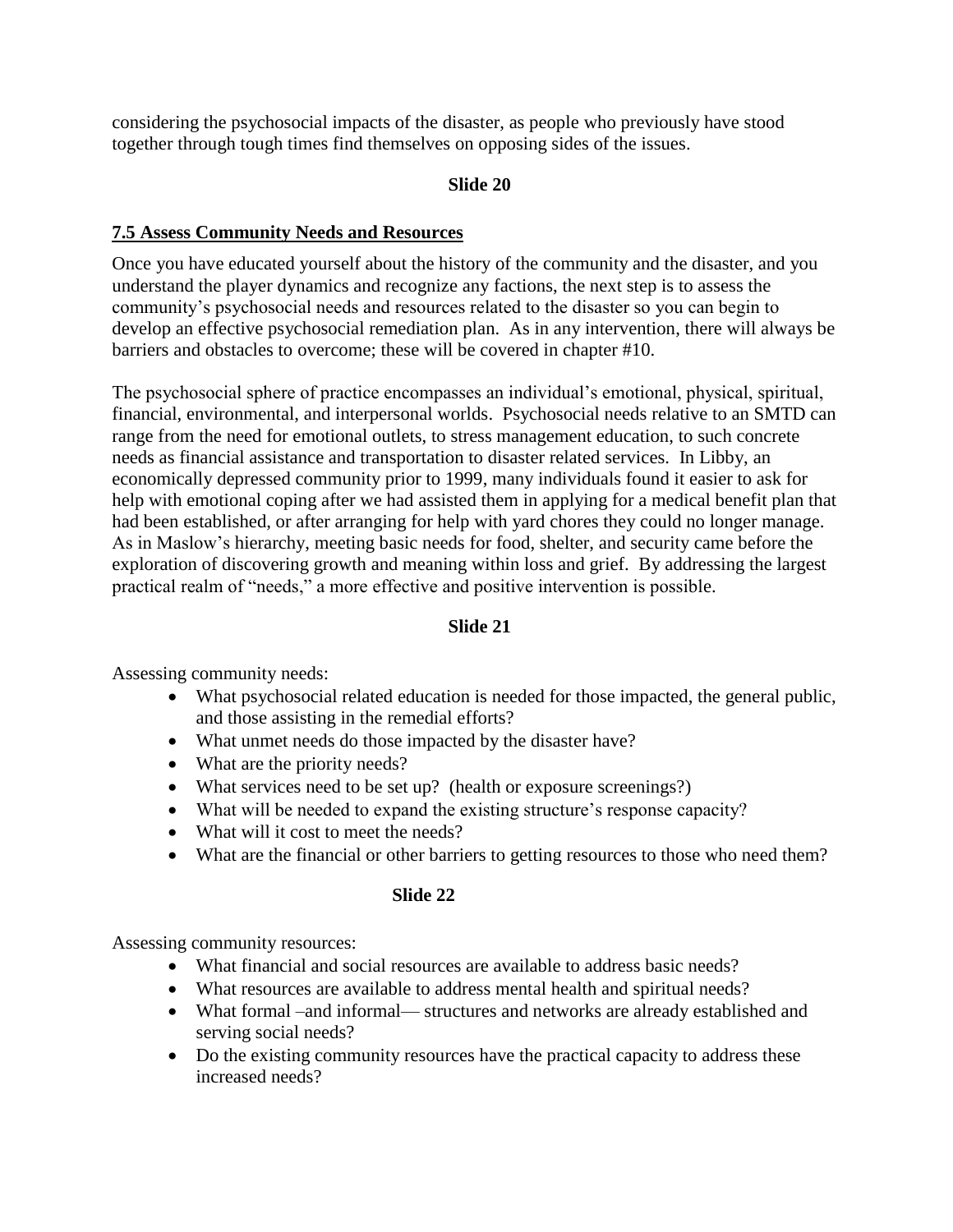- Do existing community resources have the information or expertise to address issues specific to the disaster?
- What additional training and/or resources will they need in order to meet the demands of responding?

When assessing your community's resources, bear in mind that there may be no previously existing cohesive structure to the community based services that will be involved in response. They may even be fragmented at the outset. Ideally, such a structure—in the form perhaps of a resource council or network comprised of representatives from a range of agencies and organizations—can be developed in the early stages of the SMTD response.

#### **Slide 23**

#### **7.6 Decide Where to Place the Psychosocial Service Venue**

As is well known in disaster response mental health services, people don't typically perceive themselves as needing mental health services in response to a disaster. However, the emotional and social impacts of a disaster can be overwhelming and coping can be extremely challenging. In psychosocial disaster response materials, it is usually recommended that the psychosocial services be placed alongside other disaster relief services. This is also true in SMTDs, as people will not typically seek out psychosocial remediation services, especially if they have already been coping with the slow onset of the disaster for many years.

### **Slide 24**

#### **7.61 Factors to Consider**

Consider the following factors when deciding where to locate psychosocial services, as this will greatly impact the utilization, and thus the effectiveness of psychosocial interventions. It will be worth the time invested to completely assess the disaster, and the community, prior to establishing your service venue.

#### **7.611 Access**

Psychosocial services must be easily accessible: they should be located where they are convenient and central to those who will be using them most. The service location must also be an appropriate place for people with illness or physical limitations, such as those who are wheelchair or oxygen dependent. If there is no public transportation to your location, an alternative system of transportation or home visits may be set up. If there are current medical needs associated with the disaster, a link to a medical facility—and ideally one dedicated to the SMTD's health impacts—can be invaluable.

#### **7.612 Stigma**

As stated above, people do not typically seek out psychosocial services related to a disaster. Therefore, in deciding where to locate your services, a good strategy is to work in collaboration with others, providing more generally accepted disaster response services. If psychosocial services are normalized as services that everyone receives as part of the disaster response system, people will be less hesitant to use them. Collaborating with other disaster service providers also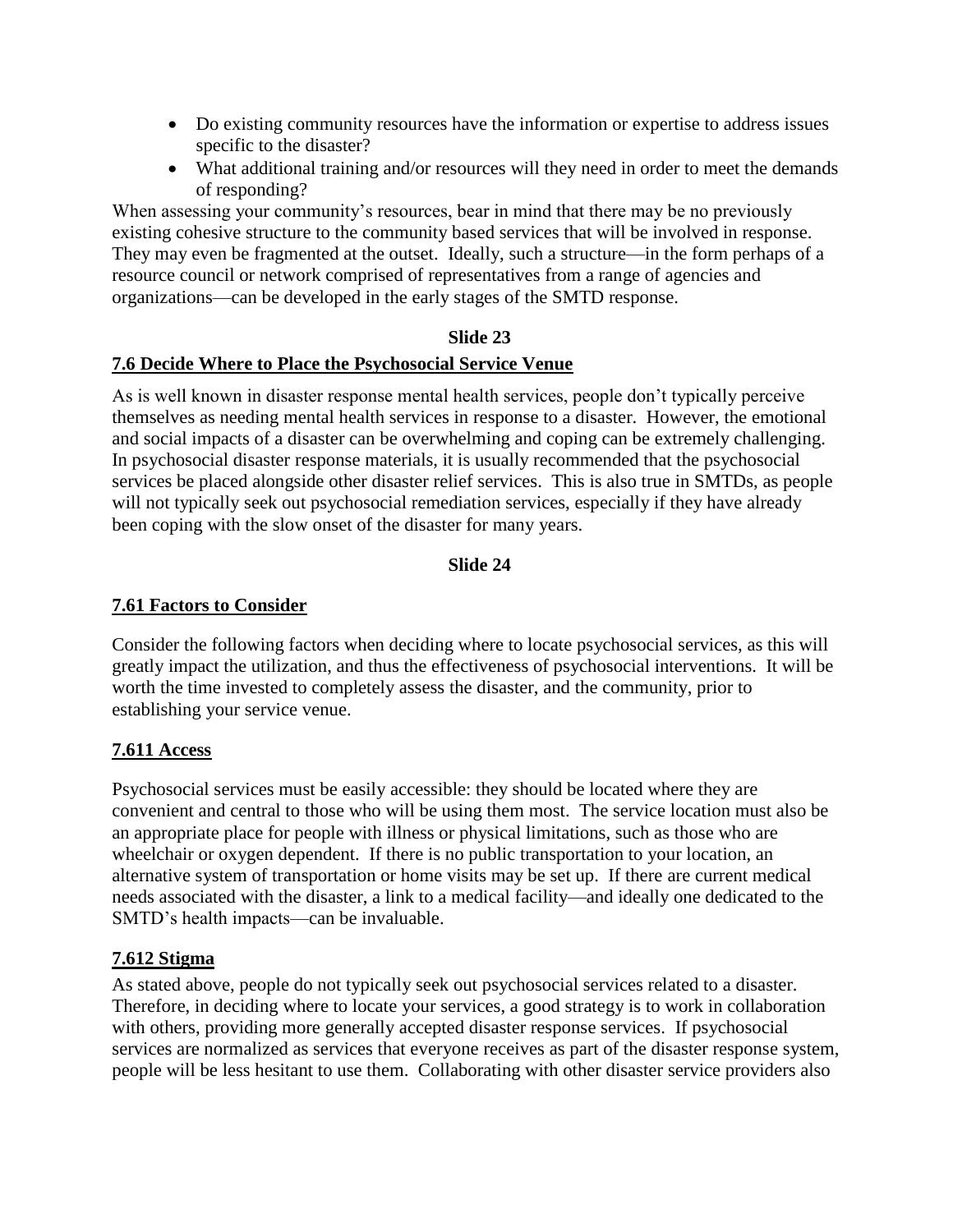provides the opportunity to deliver services such as education, resource referrals, and informal emotional support.

Normalizing psychosocial needs and service utilization, and avoiding stigma, is essential. Your message should be that people utilizing your services are normal people having normal problems associated with this abnormal situation. You will want to be certain that you avoid anything that triggers a negative association when you are deciding on a location for psychosocial services. This could be too boldly associating yourself with the feared and stigmatized arena of mental health, associating yourself with the responsible party, or doing anything that promotes the perception that people who access psychosocial services have severe problems or are somehow deficient.

### **7.62 Considerations Specific to SMTD:**

In deciding where to locate psychosocial remediation services for an SMTD, there are several unique factors to consider.

#### **Slide 25**

### **7.621 Time Frames**

One of the primary factors to consider is the timeframe of the disaster and remediation activities. Due to the long-term nature of SMTD, it is important to locate psychosocial remediation services where they will be accessible over the long haul of the disaster, which could span decades. This may not be practical initially, as such a systemic structure may not be in place yet. However, it is important to keep this factor in mind so that these services can be consistent and convenient for the duration of the disaster to assist with the impacts people will be confronting.

#### **7.622 Factions**

It is also important to locate the services in a place that is neutral and not particularly associated with any of the community or agency factions. Avoiding alignment with any particular faction, including any particular religious group or sect, will maximize accessibility to the broadest range of people, regardless of their loyalties or opinions.

# **Slide 26 Slide 27**

#### **Conclusion**

In order to develop effective psychosocial disaster response services, a complete assessment of the community is essential. Educating yourself about the history of the community and the history of the disaster is the logical starting point and provides the foundation on which to build your assessment. The next step involves educating yourself about the various players, and their formal and informal relationships with one another. This leads to identifying and understanding